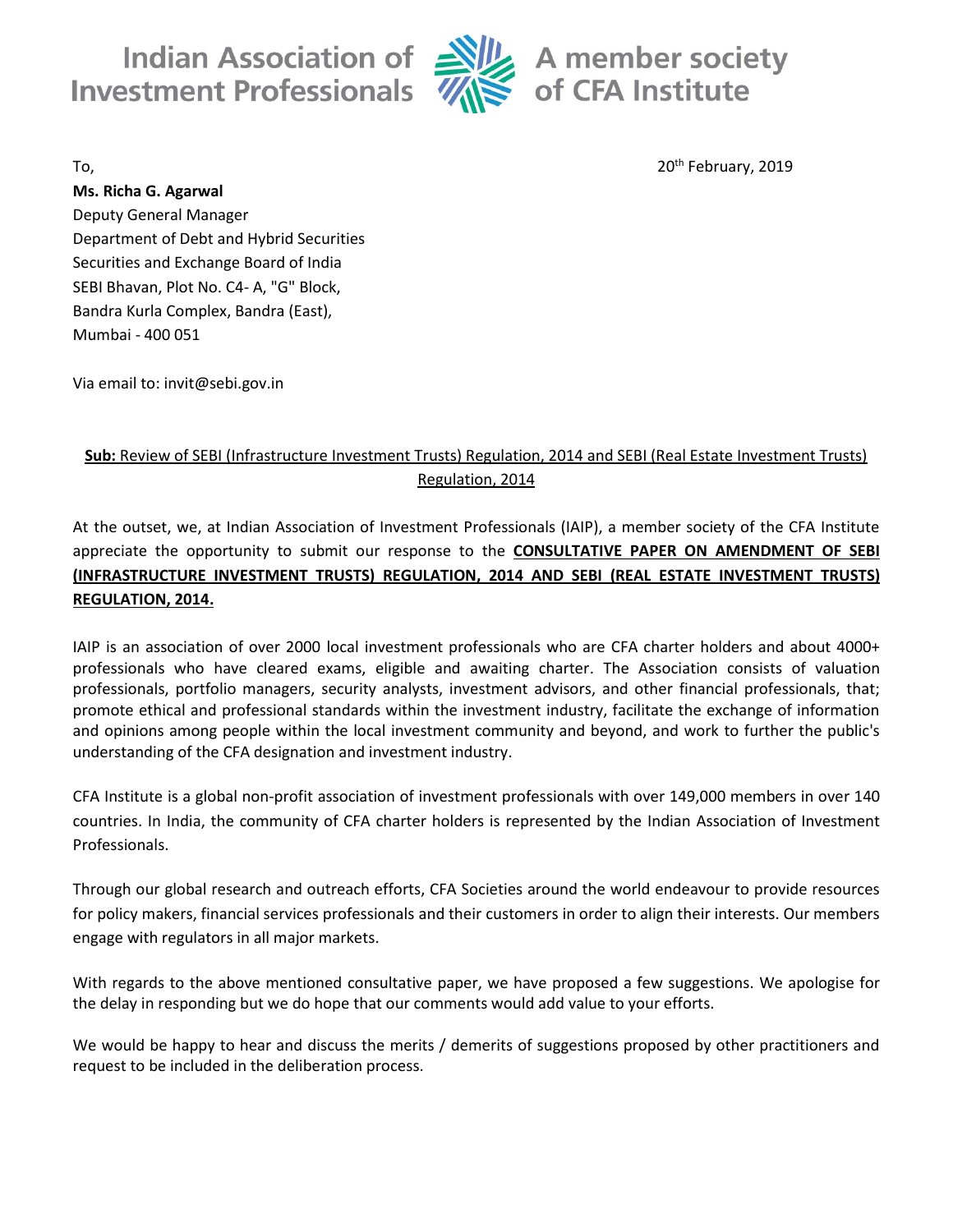

Our responses to the various points are mentioned below in the requested format:

| <b>Details of Responder</b>                         |                  |                                                                                                                                                                                                                                             |                                                                                                                                                                                                                                                                                                                                                                 |
|-----------------------------------------------------|------------------|---------------------------------------------------------------------------------------------------------------------------------------------------------------------------------------------------------------------------------------------|-----------------------------------------------------------------------------------------------------------------------------------------------------------------------------------------------------------------------------------------------------------------------------------------------------------------------------------------------------------------|
| Organisation:                                       |                  | Indian Association of Investment Professionals (CFA Society India)                                                                                                                                                                          |                                                                                                                                                                                                                                                                                                                                                                 |
| <b>Contact number:</b>                              |                  | +91 98196 30042                                                                                                                                                                                                                             |                                                                                                                                                                                                                                                                                                                                                                 |
| <b>Email address:</b>                               |                  | advocacy@iaipirc.org                                                                                                                                                                                                                        |                                                                                                                                                                                                                                                                                                                                                                 |
| <b>Postal address:</b>                              |                  | One BKC Tower, Bandra Kurla Complex, Mumbai                                                                                                                                                                                                 |                                                                                                                                                                                                                                                                                                                                                                 |
| Comments on the proposals in the consultation paper |                  |                                                                                                                                                                                                                                             |                                                                                                                                                                                                                                                                                                                                                                 |
| Sr. No.                                             | Para No.         | Comment/proposed change                                                                                                                                                                                                                     | Rationale                                                                                                                                                                                                                                                                                                                                                       |
| 1.                                                  | 4(c)             | Agree with the proposal.                                                                                                                                                                                                                    |                                                                                                                                                                                                                                                                                                                                                                 |
| 2.                                                  | 5(c)             | Agree with the proposal.<br>Suggestion: We support the same<br>amendment even for REITs as long as<br>proper governance practices are in place<br>and the rights of unitholders are not<br>compromised.                                     | Same rationale for REITs as mentioned in<br>para 5 (b) of the consultation paper.                                                                                                                                                                                                                                                                               |
| 3.                                                  | 5(c)             | In addition to the proposal to increase the<br>leverage limits, we would like SEBI to<br>explore the possibility of providing<br>unitholders a preemptive right to purchase<br>units issued in a follow-on offer.                           | Under the current regulations, existing<br>unitholders have no preemptive right to<br>purchase units issued in any follow-on<br>offer. Any such offering of units would<br>cause dilution of the investment by existing<br>unitholders, hence there appears to be<br>room for discussion about whether<br>unitholders' interests are sufficiently<br>protected. |
| 4.                                                  | 6 <sub>(c)</sub> | Agree with the proposal.<br>Suggestion: We support a similar separate<br>framework even for unlisted privately<br>placed REITs as long as proper governance<br>practices are in place and the rights of<br>unitholders are not compromised. | Same rationale for REITs as mentioned in<br>para 6 (b) of the consultation paper.                                                                                                                                                                                                                                                                               |